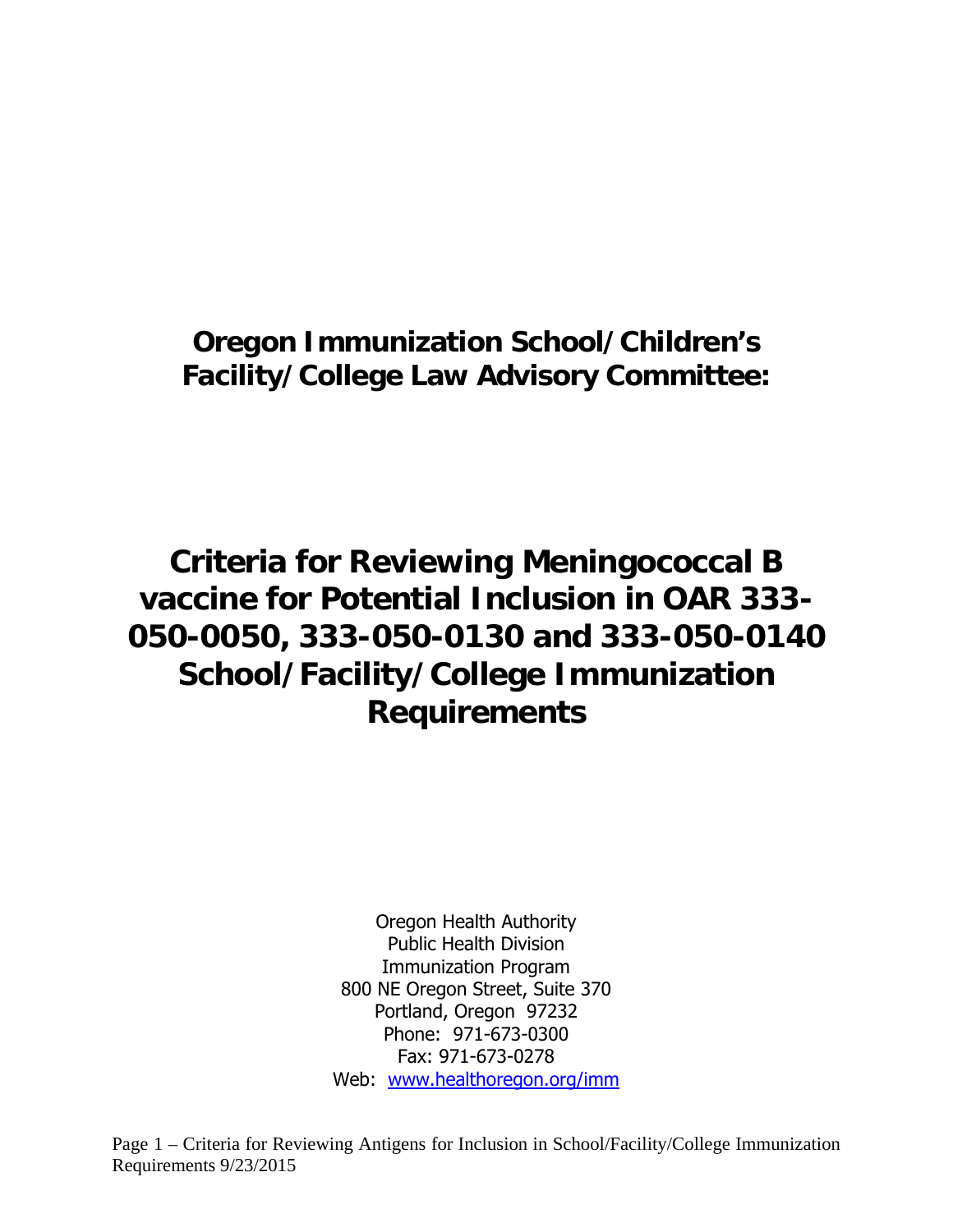### **Oregon School/Facility Immunization Advisory Committee: Criteria for Reviewing Meningococcal B vaccine for Potential Inclusion in OAR 333-050-0050, 333-050-0130 and 333-050-0140.**

### **Process for Reviewing Meningococcal B vaccine for Potential Inclusion in OAR 333-050-0050, 333-050-0130 and 333-050-0140.**

Request for the inclusion of additional antigens or vaccines can come from the Oregon Immunization Program, IPAT (Immunization Policy Advisory Team), Oregon legislature or from the community. Proposed changes to vaccine requirements are discussed with IPAT either in a regularly scheduled meeting or through electronic communication. IPAT will submit their comments and a request for consideration to the Oregon Immunization School/Children's Facility/College Law Advisory Committee.

The Immunization School/Children's Facility/College Law Advisory Committee was established as a part of the school law immunization requirements when the original legislation was passed in 1980. This Committee is composed of immunization stakeholders from the fields of public health, school health, school administration, medicine, day care, child advocacy and consumers (parents). Through consensus, the committee determines what vaccines (antigens) should be included in Oregon school immunization requirements.

Information about new vaccines and the diseases they prevent, including transmission within schools, burden of disease, cost-effectiveness, effect on schools/counties and vaccine availability is presented at a scheduled meeting for committee consideration. The following criteria are an integral part of the discussion and the decision-making process. All 12 criteria must be considered. Members of the Committee are expected to rely on their professional and scientific judgment as well as available data when applying the criteria.

The Committee's recommendation is then submitted to the Oregon Immunization Program for consideration and possible action.

On September 23, 2015, the Immunization School/Facility/College Law Advisory Committee voted to recommend not requiring meningococcal B vaccine for school or college attendance in Oregon.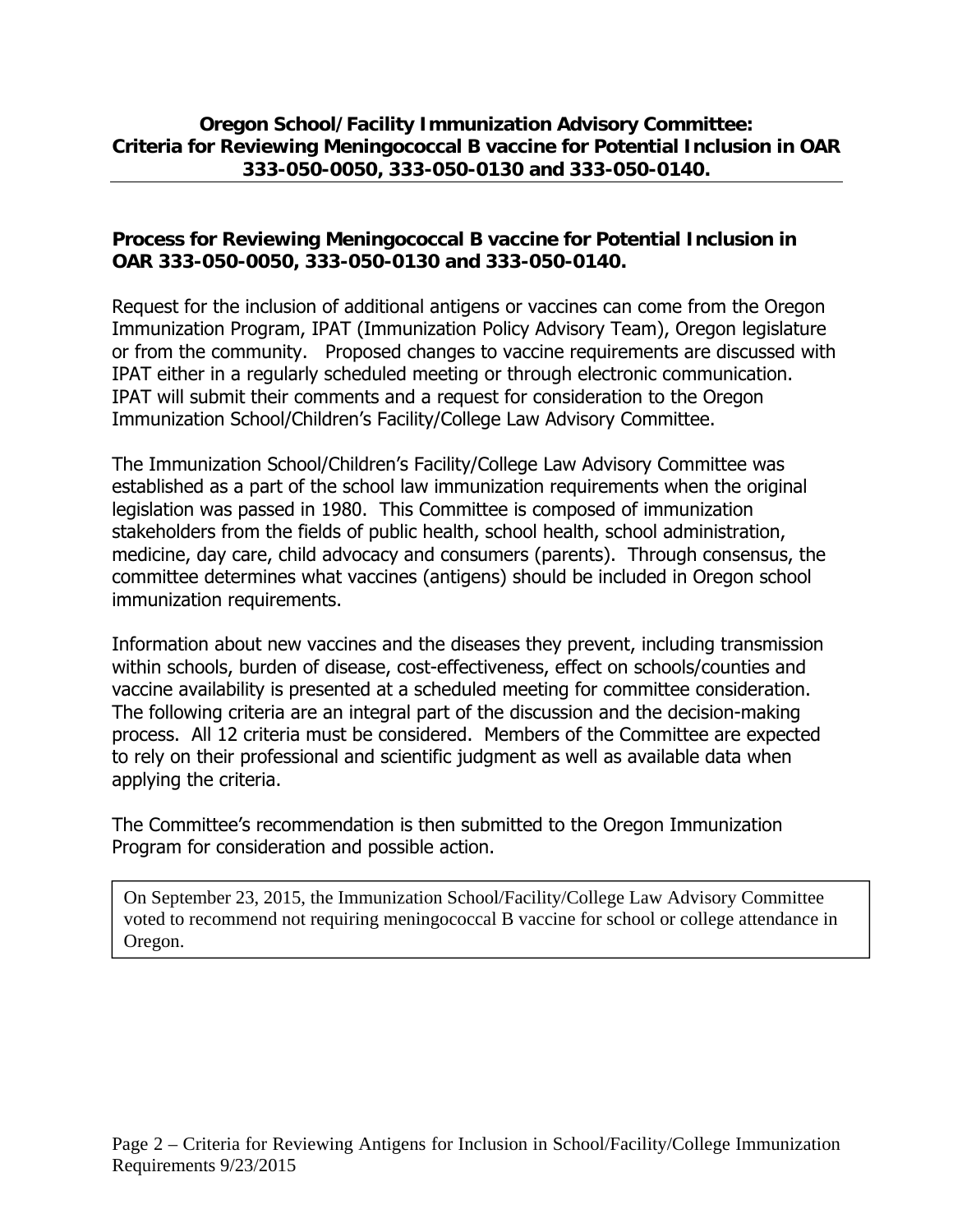**1. The vaccine containing this antigen is recommended by ACIP (Advisory Committee on Immunization Practices) and included on its recommended childhood and adolescent immunization schedule.**

There are two vaccines that are approved for use in the U.S, Bexsero (MenB-4C) and Trumenba (MenB-FHbp), but these vaccines are not currently recommended for universal administration. The vaccines have been recommended for administration for the following individuals  $\geq 10$  years of age:

- Individuals with functional or anatomic asplenia
- Individuals with sickle cell disease
- Individuals with terminal complement component deficiency (e.g., C5–C9, properidin, factor H, factor D, and patients taking Eculizumab [Soliris®])
- Microbiologists who work routinely with isolates of Neisseria meningitidis
- Those at increased risk due to a serogroup B meningococcal disease outbreak

These vaccines are approved for individuals 16–23 years of age with health care provider recommendation to provide short-term protection against most strains of serogroup B meningococcal disease. The preferred age for Meningococcal B vaccination is 16–18 years of age. This is an ACIP "Category B" recommendation: recommendations are made for individual clinical decision making.

(Category "B" means "consider" the vaccine – lower than Category "A," which basically means "we recommend that you give it.")

At least through 12/31/2015 we consider the following individuals ≥10 years of age "at increased risk due to a serogroup B meningococcal disease outbreak" associated with the University of Oregon:

- Current and incoming University of Oregon undergraduate students
- University of Oregon graduate students, faculty and staff who currently or will be living in campus residence halls, fraternities, or sororities and
- Undergraduate students of any college living in the  $13<sup>th</sup>$  and Olive apartments (capstone buildings) during winter and spring terms 2015 including but not limited to undergraduates of University of Oregon, Lane Community College and Northwest Christian University.

CDC. Use of Serogroup B Meningococcal Vaccines in Persons Aged ≥10 Years at Increased Risk for Serogroup B Meningococcal Disease: Recommendations of the Advisory Committee on Immunization Practices, 2015. *MMWR*. June 12, 2015 / 64(22);608-612 Available at http://www.cdc.gov/mmwr/preview/mmwrhtml/mm6422a3.htm

### **2. The vaccine prevents disease with a significant morbidity and mortality in at least some subset of the Oregon's population.**

Page 3 – Criteria for Reviewing Antigens for Inclusion in School/Facility/College Immunization Requirements 9/23/2015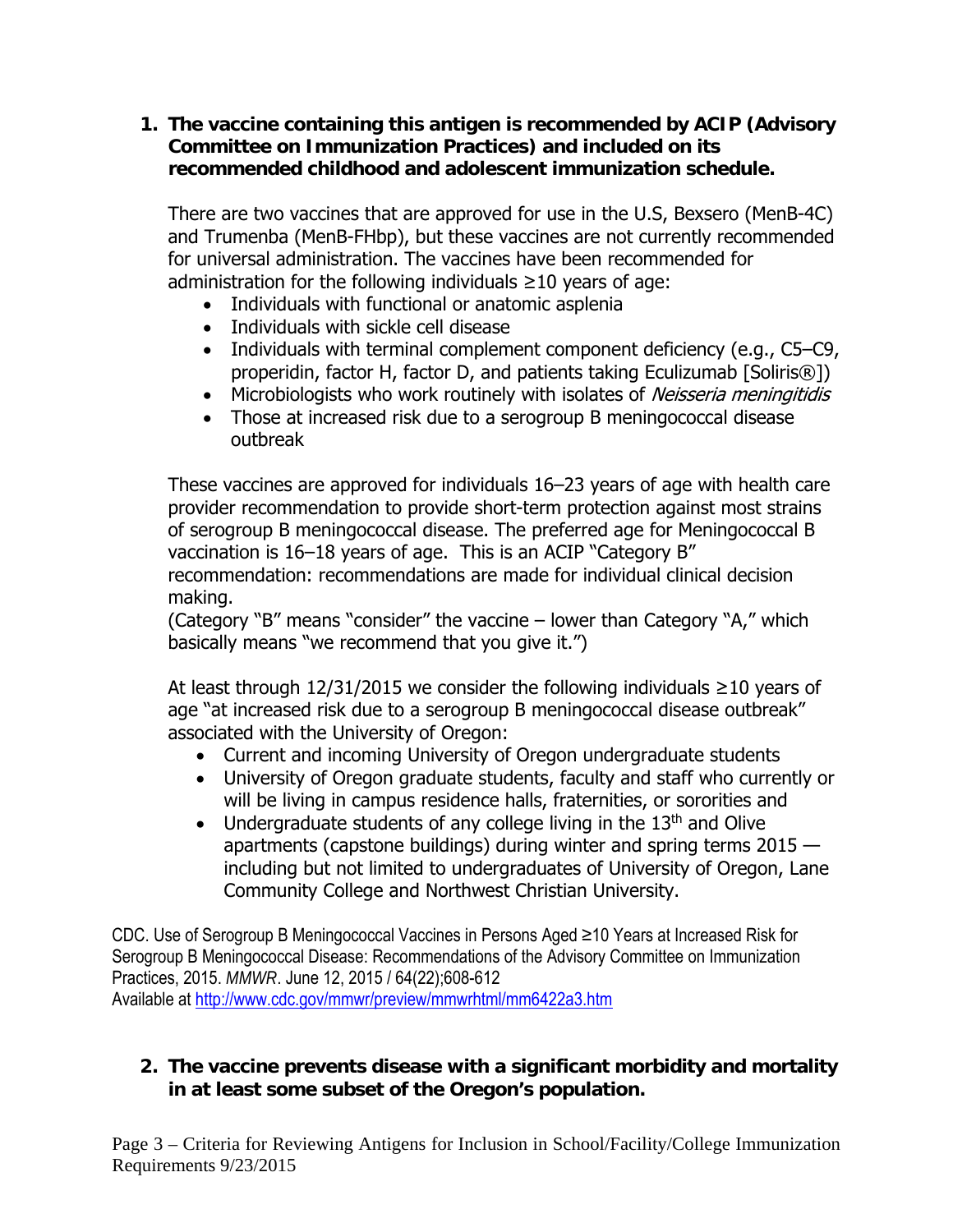The incidence of meningococcal disease has in recent years been at or near historic lows in Oregon. In 2014, Oregon had 4 cases of serogroup B disease – an incidence of 1 per million. In 2015, through September 15, there have been 7 cases of serogroup B disease associated with an outbreak at the University of Oregon, including one death.

# **Incidence and Mortality Rates of Invasive Meningococcal Disease Cases in Oregon**



Oregon Acute and Communicable Disease Program, 2015

### **3. The vaccine (antigen) is cost-effective from a societal perspective in Oregon.**

The University of Oregon outbreak demonstrates that (at least for the time being) students there are at much higher risk than others. It is recommended to continue vaccination of University of Oregon undergraduates and other limited groups (see Criteria 1). Although nationally there have been other universityassociated clusters, the vast majority of universities haven't not experienced cases of disease, and the background rate of disease is at historic lows. The Meningococcal B vaccines are among the most expensive: >\$300 for a series of either manufacturer's product plus administration costs. With disease rates low

Page 4 – Criteria for Reviewing Antigens for Inclusion in School/Facility/College Immunization Requirements 9/23/2015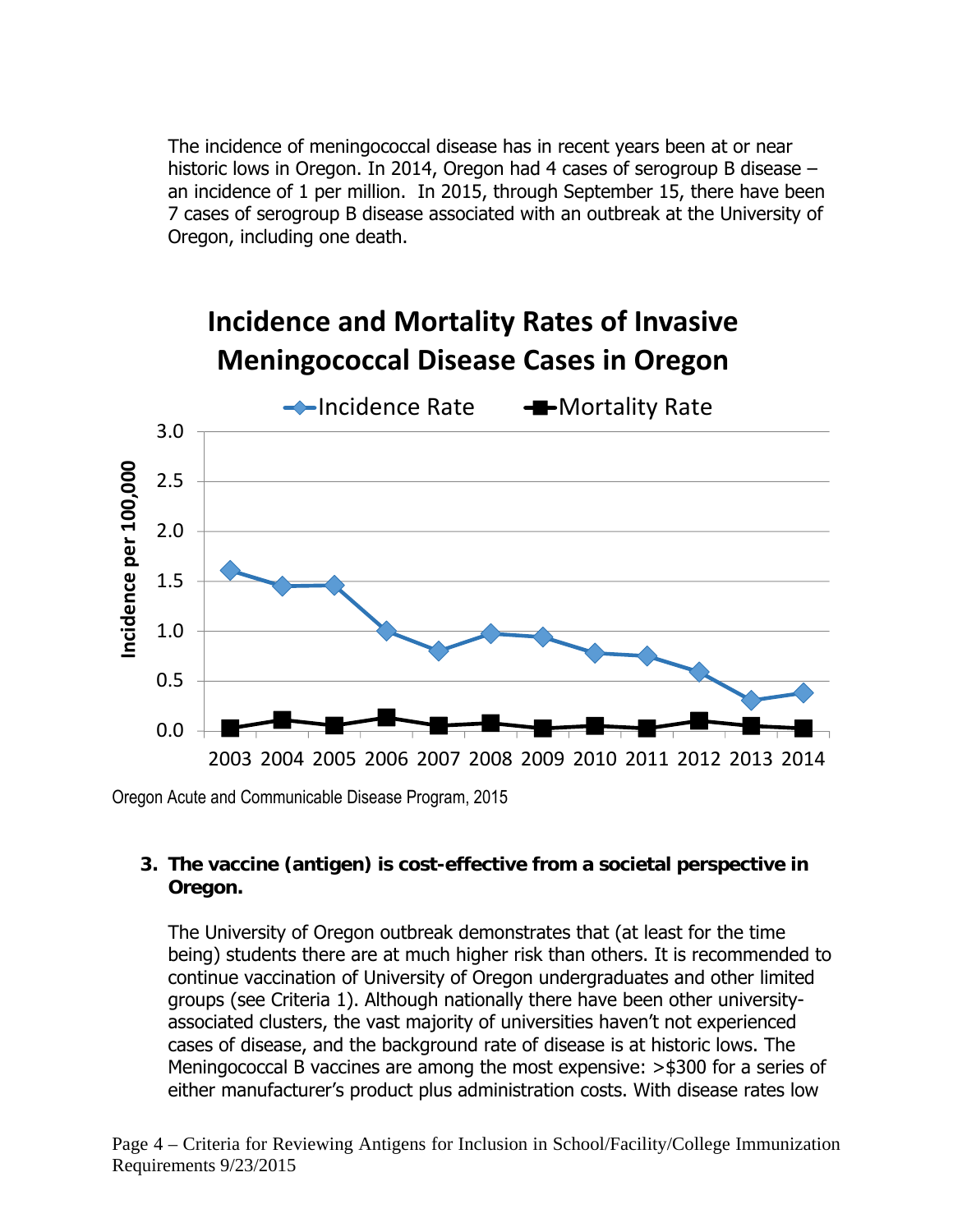and an expensive vaccine, the cost of saving one year of a young person's life has been estimated at \$3.7-\$9.4 million, depending on when and to whom it's given. The higher figure was the estimate for vaccinating college students. This is orders of magnitude beyond what is typically spent for preventive medicine.

CDC. Considerations for Use of Serogroup B Meningococcal (MenB) Vaccines in Adolescents. Presentation at ACIP, June 24, 2015 Available at http://www.cdc.gov/vaccines/acip/meetings/downloads/slides-2015-06/mening-03 macneil.pdf

How do the morbidity/mortality statistics and cost-effectiveness estimates support or oppose the addition of this vaccine to school/facility/college requirements?

### **4. The vaccine (antigen) has been used in the general population to demonstrate reduction in disease activity with similar level of effectiveness to that demonstrated prior to FDA approval.**

There is limited experience with Meningococcal B vaccines outside of clinical trials. Because of the low incidence of serogroup B meningococcal disease, vaccine efficacy estimates were based on demonstration of an immune response and not on actual disease prevention. The ACIP workgroup's interpretation of immunogenicity is as follows:

- Immunogenicity suggests but does not prove short-term efficacy
- There is evidence that antibody levels wane during the 6 months after dose 3 of MenB-FHbp, appearing to stabilize at 6-48 months
- Modest waning in antibody was observed through 24 months after dose 2 of MenB-4C

CDC. Considerations for Use of Serogroup B Meningococcal (MenB) Vaccines in Adolescents. Presentation at ACIP, June 24, 2015 Available at http://www.cdc.gov/vaccines/acip/meetings/downloads/slides-2015-06/mening-03-macneil.pdf

### **5. The vaccine is necessary to prevent diseases known to be spread in schools or facilities, respectively and will increase safety in the school/facility environment.**

Meningococcal disease can refer to any illness that is caused by the type of bacteria called Neisseria meningitidis, also known as meningococcus. These illnesses are often severe and include infections of the lining of the brain and spinal cord (meningitis) and bloodstream infections (bacteremia or septicemia). Meningococcus bacteria are spread through the exchange of respiratory and throat secretions like spit (e.g., by living in close quarters, kissing).

Page 5 – Criteria for Reviewing Antigens for Inclusion in School/Facility/College Immunization Requirements 9/23/2015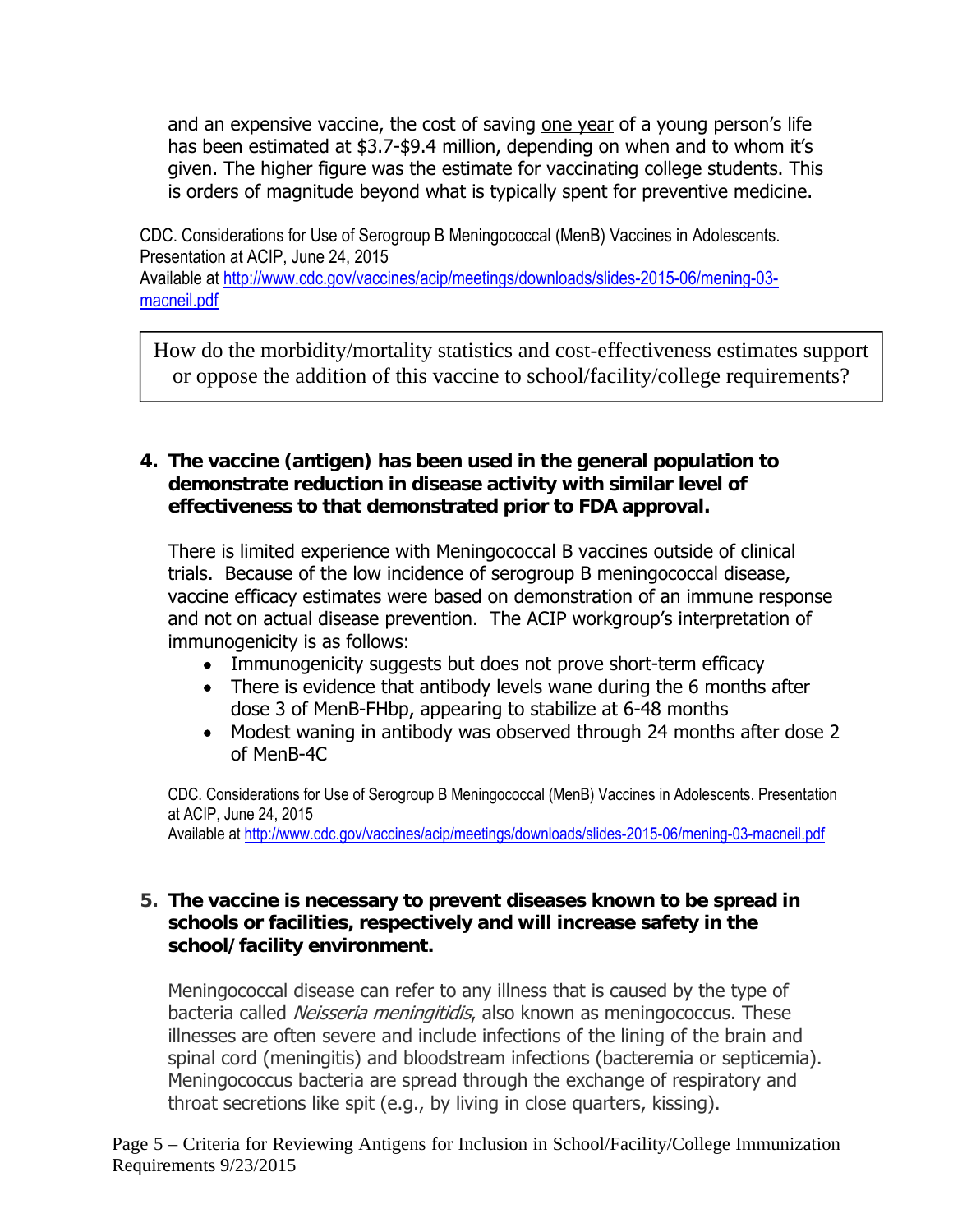The communicability of meningococcal disease is generally limited. Recognized environments increasing the risk of meningitis include college freshmen living in dorms and household contacts of persons with meningococcal disease. According to CDC, "In studies of households in which a case of meningococcal disease has occurred, only 3%–4% of households had secondary cases. Most households had only one secondary case. Estimates of the risk of secondary transmission are generally 2–4 cases per 1,000 household members at risk. However, this risk is 500–800 times that in the general population." For this reason, antibiotics are routinely given to household members of persons with meningococcal disease, so as to eradicate the organisms before they can cause invasive disease.

CDC Meningococcal Disease website, accessed 9/16/2015. Available at http://www.cdc.gov/meningococcal/index.html

CDC. *Epidemiology and Prevention of Vaccine-Preventable Diseases*, 13th Edition, pages 231-245. Available at http://www.cdc.gov/vaccines/Pubs/pinkbook/downloads/mening.pdf

Would this vaccine requirement have the potential to reduce the spread of disease in the school/facility/college setting, or is the goal to reduce disease in the community at large? Would this vaccine requirement have the potential to reduce the number of cases of disease, or would it have the potential to prevent outbreaks?

**6. Requiring the vaccine for school law will make a significant difference in vaccine coverage in the preschool/school/college populations and vaccinating the infant, child, adolescent or young adult against this disease reduces the risk of person-to-person transmission.** 

Requiring the vaccine for all college students would significantly increase coverage and protection. This vaccine has been recently approved and has not been recommended for universal administration, so coverage is very low.

### **7. The vaccine is acceptable to the Oregon medical community and the general public.**

Private providers may purchase the vaccine, and VFC covers the vaccine through VFC providers. Under Oregon's current model standing orders, vaccine may be administered to individuals with specific high-risk conditions and for outbreak control, but administration beyond these circumstances require a specific health care practitioner recommendation.

Page 6 – Criteria for Reviewing Antigens for Inclusion in School/Facility/College Immunization Requirements 9/23/2015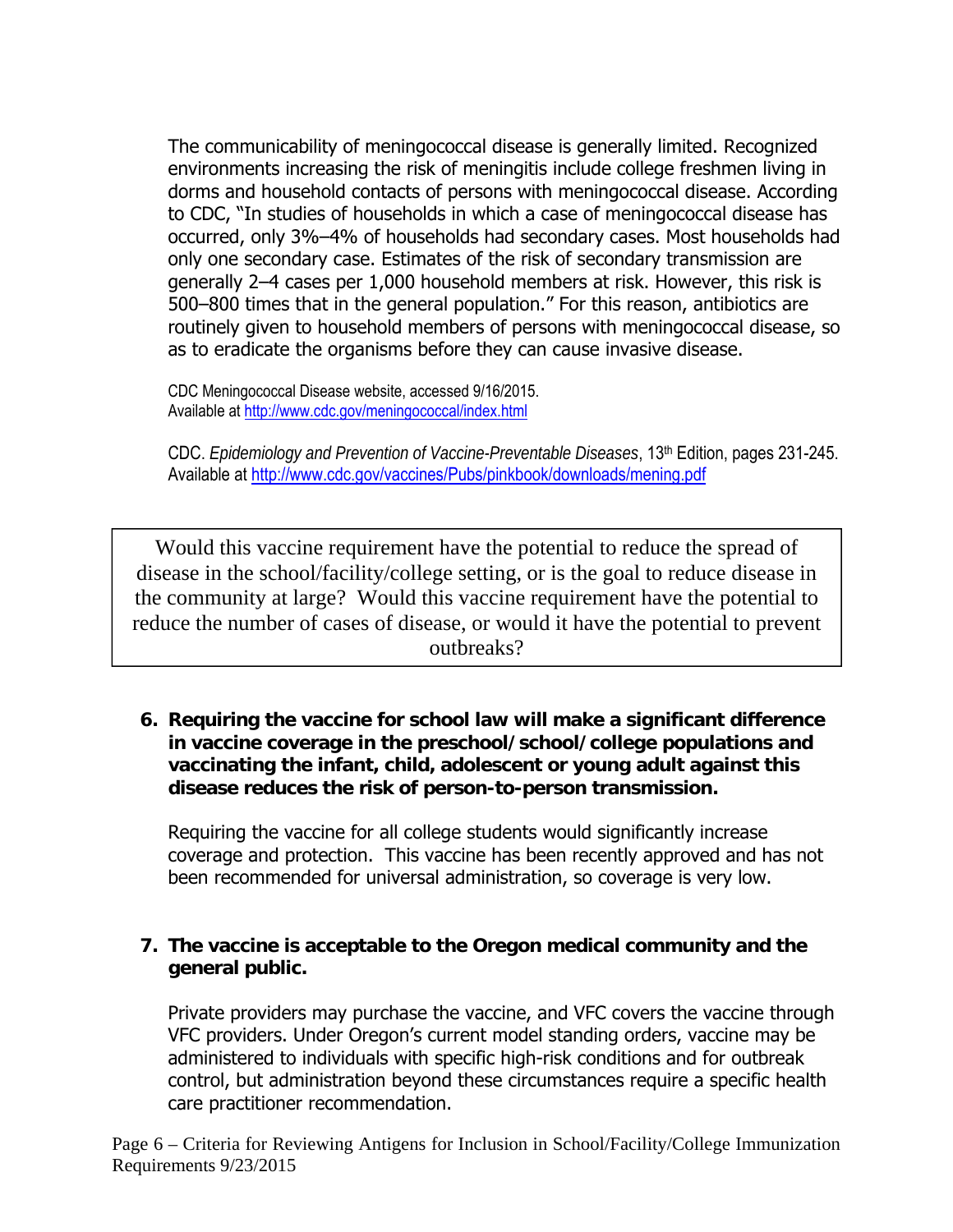What level of provider/public acceptance and vaccine uptake are necessary so that addition of this vaccine to school/facility/college law would be most effective? If uptake and acceptance are very high, the requirement would have little impact, and if very low, the requirement would face a lot of resistance.

### **8. Ensure that sufficient funding is available on a state level to purchase vaccines for children who would need to meet the new law requirements.**

There is no funding to make this vaccine available on a universal basis, and since ACIP does not recommend general administration of the vaccine, insurance companies may not cover the cost of the vaccine. If one cohort (e.g., all first year college students) were required to have the vaccine, the costs for college students would be approximately \$10,530,000. One cohort at school age (e.g., all  $7<sup>th</sup>$  graders) would be \$15,180,000. What insurance coverage would be is unknown at this time.

### **9. There is a stable and adequate supply of vaccine.**

Between the two companies making the Meningococcal B vaccine, there appears to be sufficient supply for the current conditions. We do not know what the effect on vaccine supply would be if required Meningococcal B vaccine were required for school or college in Oregon.

### **10. The administrative burdens of delivery and tracking of vaccine and Oregon school/facility rule implementation is reasonable in light of any other vaccines currently being phased in to law.**

Many stakeholders and partners are involved in the implementation of new vaccine requirements. Local health departments, schools, computer programs, medical clinics and health plans are all impacted by school law changes. Local health departments have to communicate with local providers and students about the new rule changes to ensure that students will not be excluded from school. Oregon law prohibits local health departments from charging parents or students a fee for the vaccine or administration if they are financially unable to pay, and this has a financial impact on the counties. For schools and children's facilities, whenever new immunization requirements are added, schools have to contact more families about needed vaccines and spend time educating parents.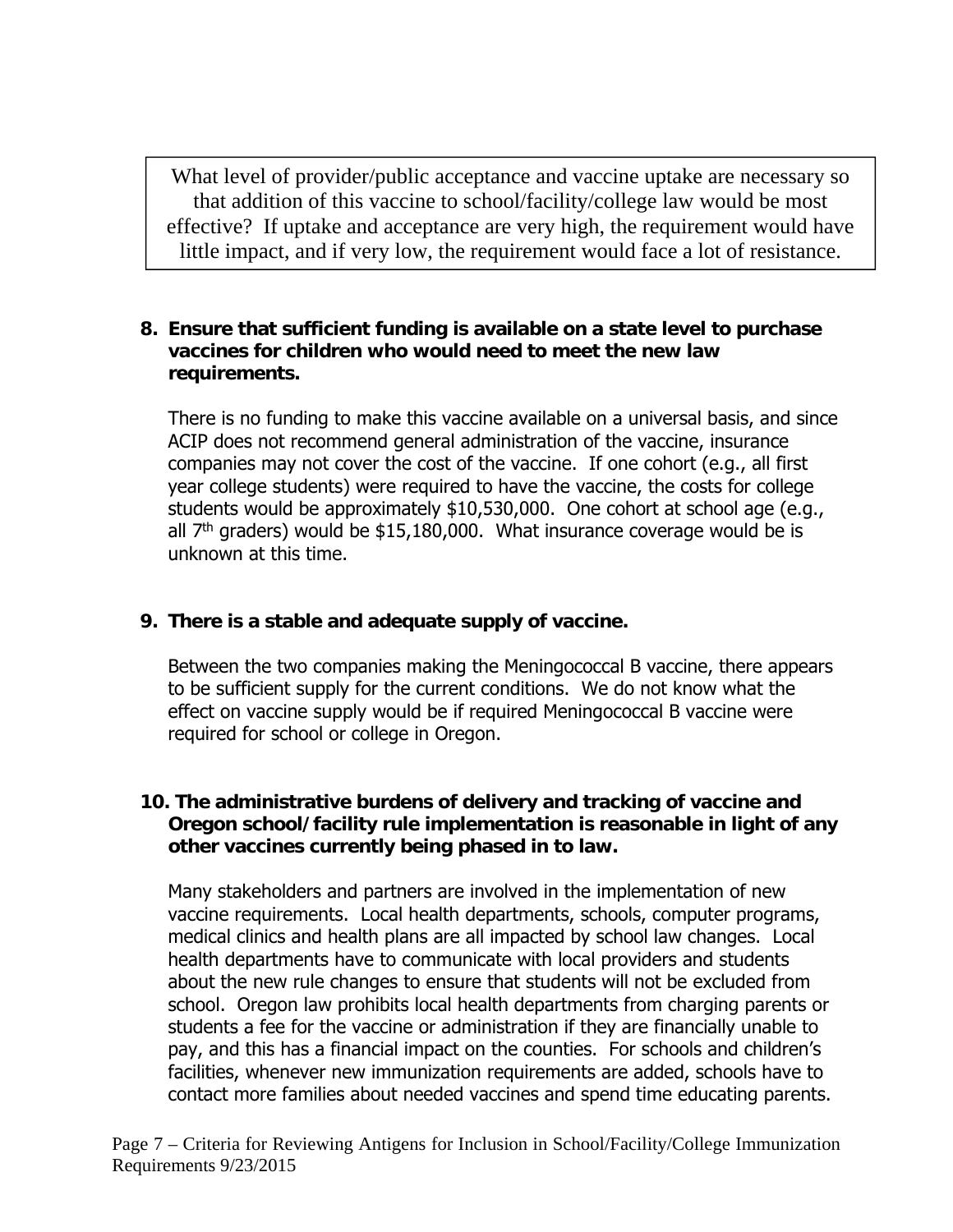Computer software upgrades must be made and paid for, and in turn must be approved by the state. Computer programs are not currently designed to accept meningococcal vaccines, so programming changes would be extensive. Exclusion orders and Certificate of Immunization Status forms would also require revision. Meningococcal B vaccine is unique in that the two vaccines are not interchangeable and have different numbers of doses in the series (2 or 3 doses), adding complexity for schools and colleges to track the different schedules for the two different vaccines.

At this time, measles is the only state-mandated vaccine for college students. Many colleges do not have an electronic method for tracking and enforcement of immunization requirements, so the process is time intensive. Additional requirements at the college level would require more staff time. A requirement only for first year students living in dormitories, sororities, fraternities and apartment complexes could pose additional tracking difficulties for colleges.

### **11. The burden of compliance for the vaccine is reasonable for the parent/caregiver.**

Because of the limited recommendations for the vaccine, little vaccine is currently available in clinics, so accessing the vaccine may be problematic. If college students were required to have the vaccine, these students may come from all areas of the country where the vaccine may not be available in that state. The cost of the series is about \$300 for the vaccine plus costs for administering the vaccine. Insurance may not cover the vaccine or administrative costs outside of the high-risk recommendations and the University of Oregon outbreak.

### **12. The vaccine is included in Oregon ALERT IIS for tracking and reporting purposes.**

The vaccine is included in ALERT IIS, so schools/facilities/colleges have the capacity to obtain records for children/students. Meningococcal B vaccine, by brand, is forecast only after the first dose of the vaccine has been administered since this is a vaccine currently being used only for specific populations. There are two types of Meningococcal B vaccine, and the brands are not interchangeable.